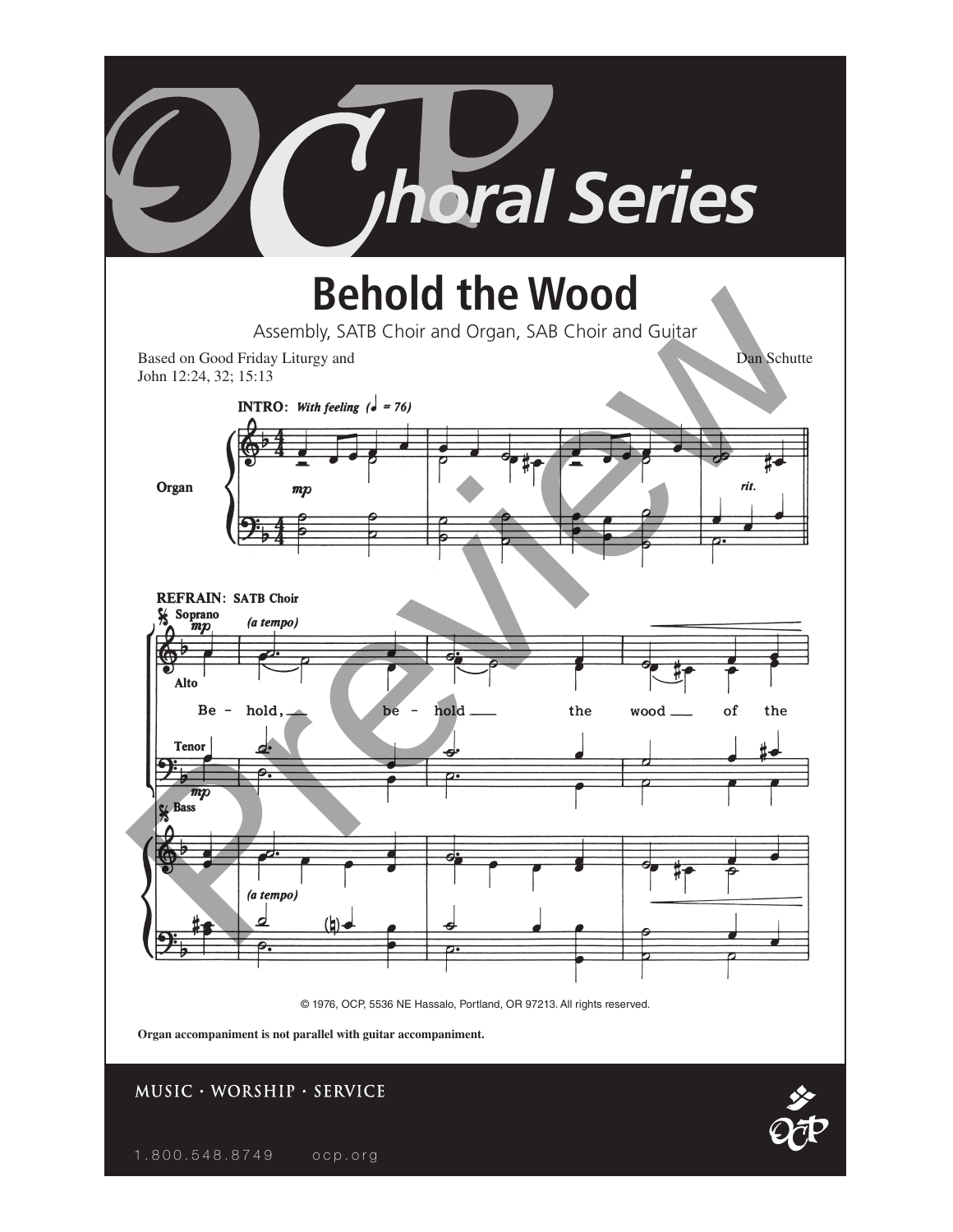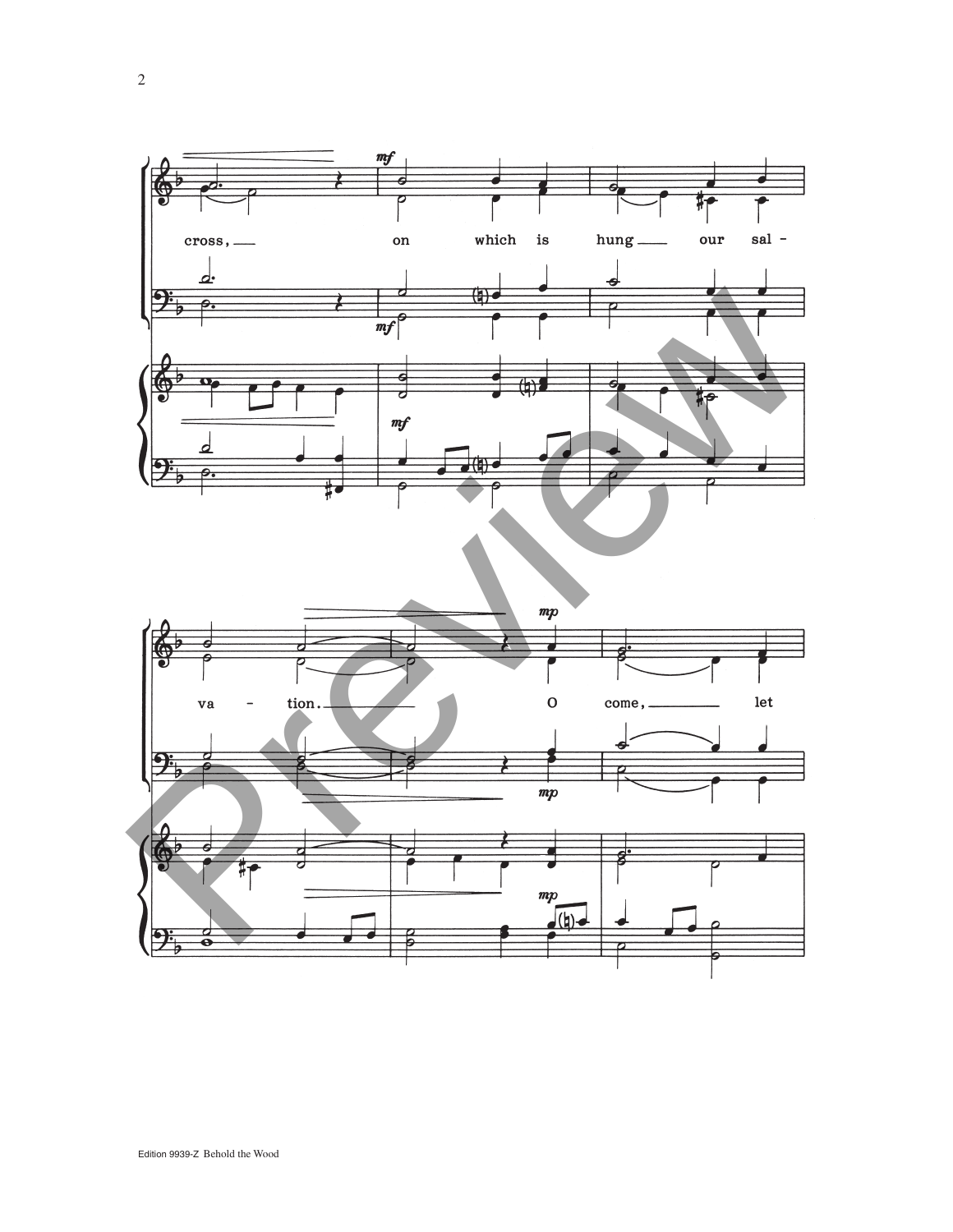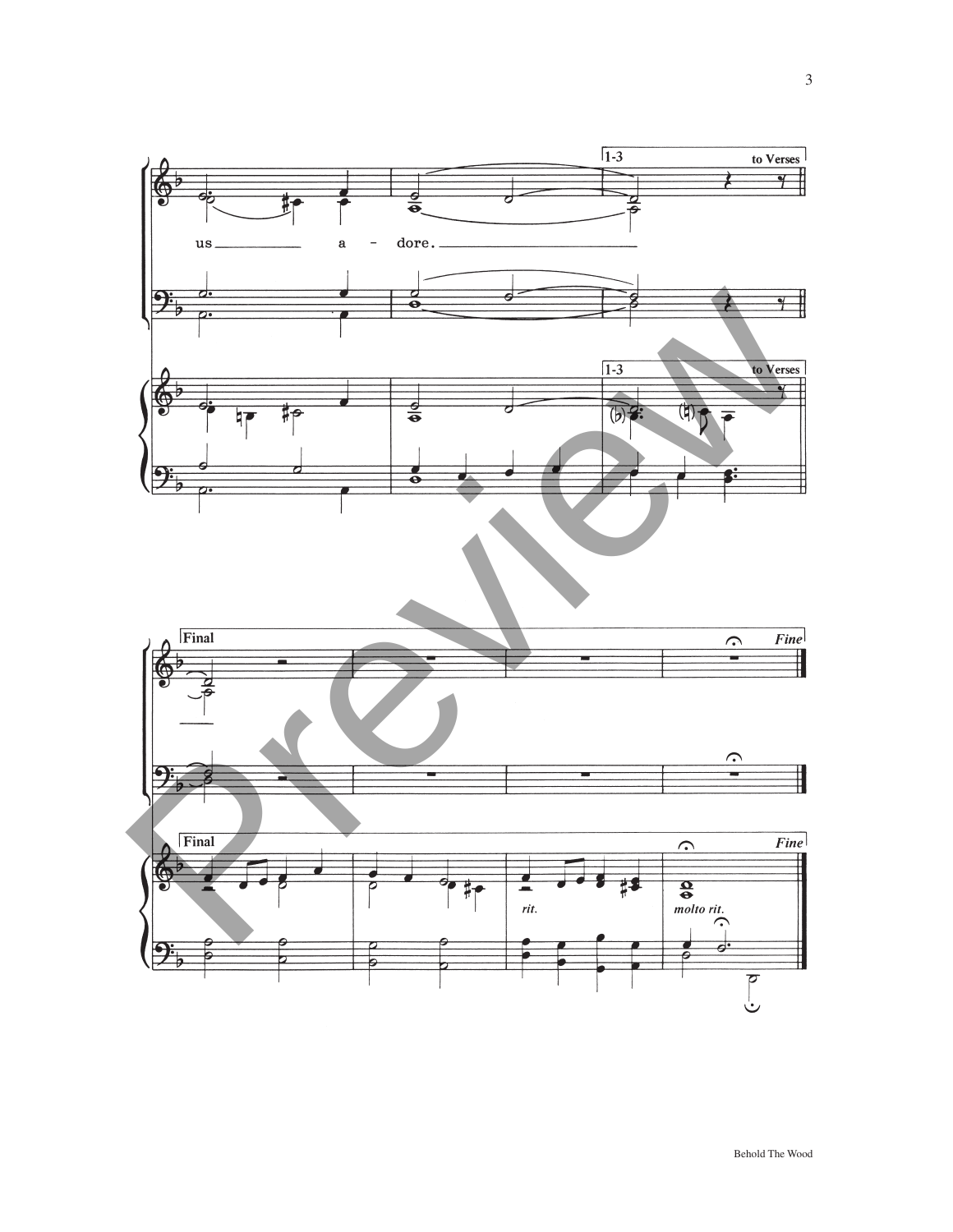

Behold The Wood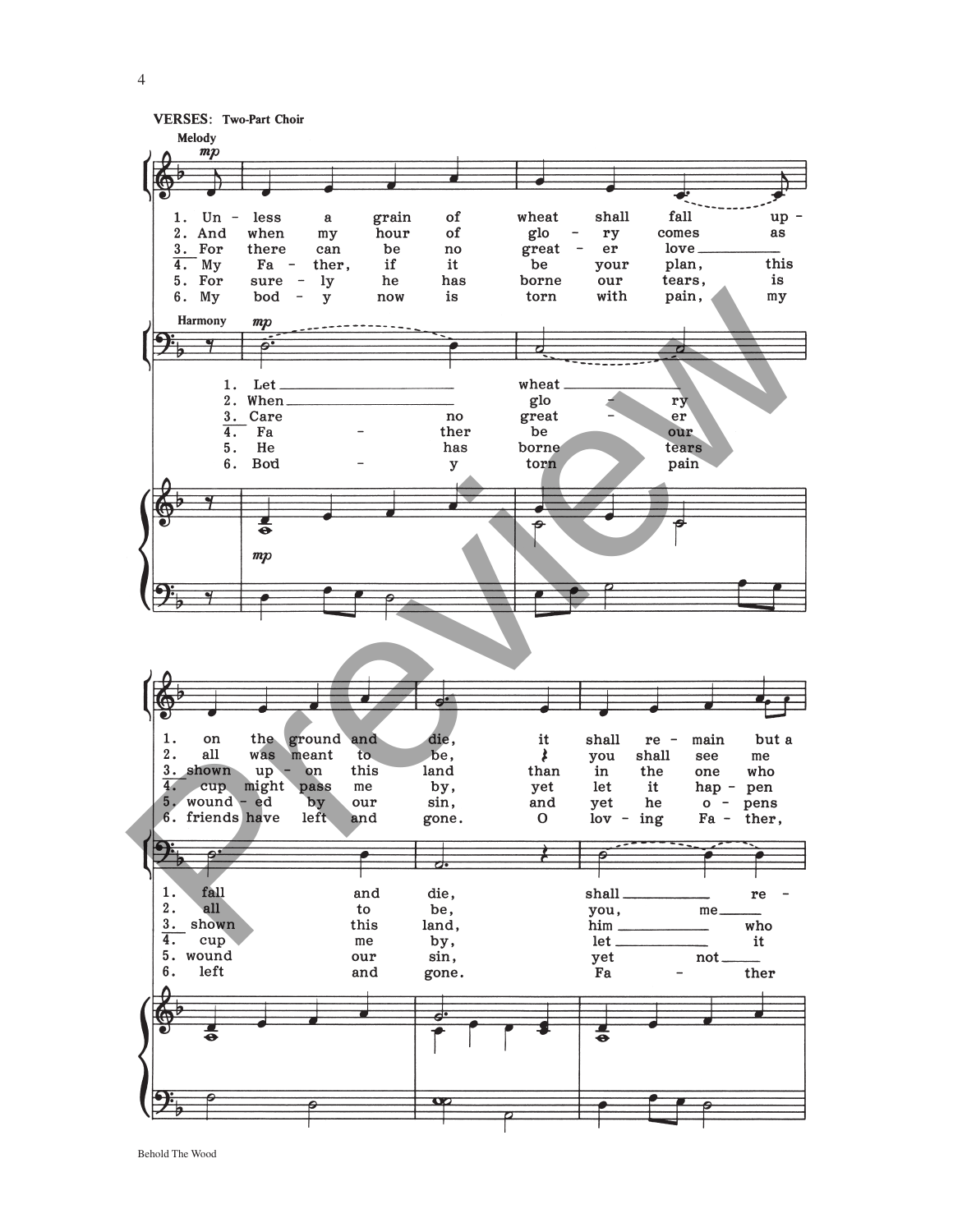

This is a song of adoration based on the familiar Good Friday antiphon with verses that are derived from the Gospel of John. The mood of the song is one of simple reverence before the mystery of our salvation. The key to creating this mood is to perform the song with simplicity.

The Verses may also be performed by a soloist. They should be sung with much feeling and need not be done in strict timing. The *ritardando* at the end of each Verse is very important for leading into the Refrain.

*— D.S.*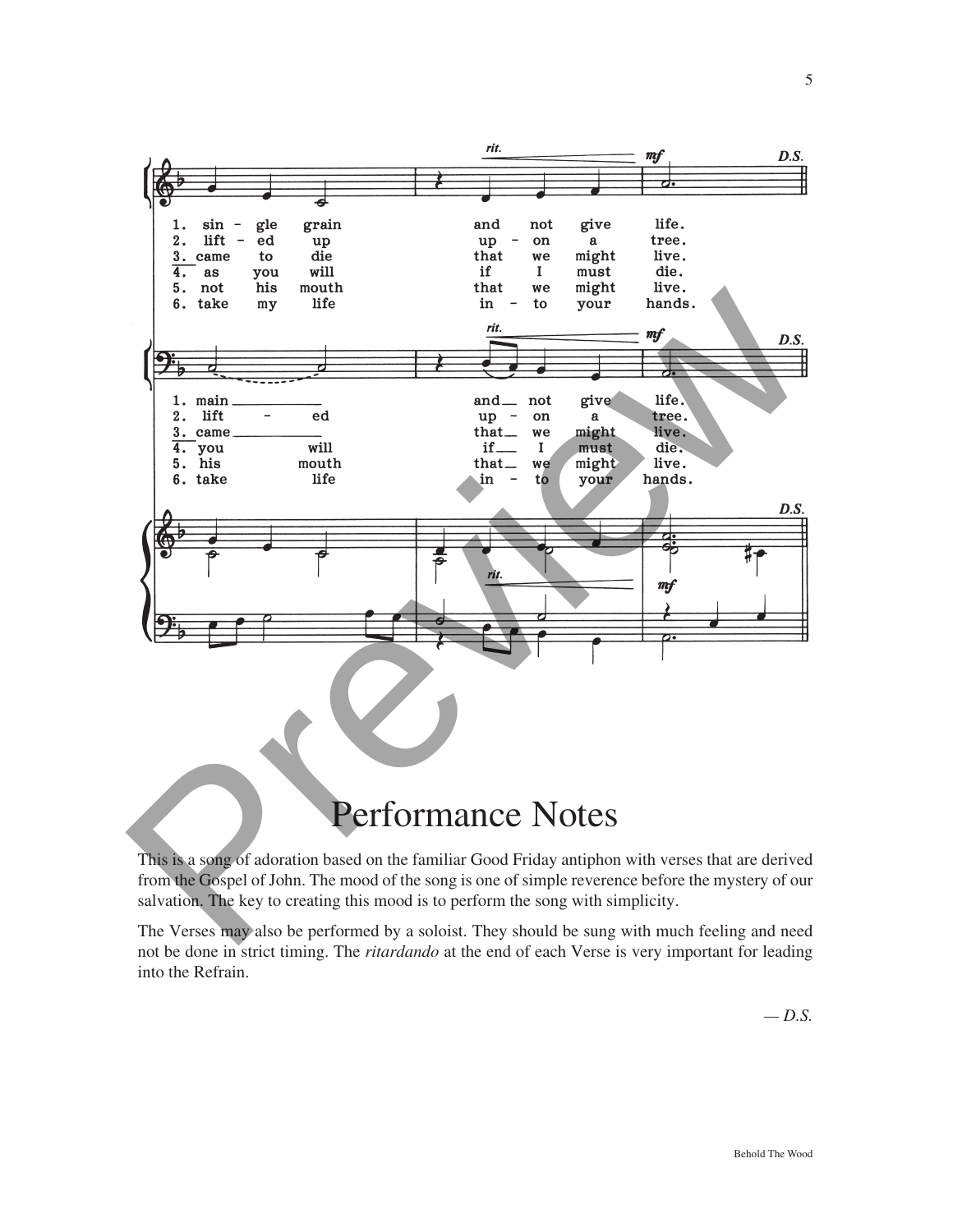## Behold The Wood

*(Guitar/Vocal)*

Based on Good Friday Liturgy and **Dan Schutte** Dan Schutte John 12:24, 32; 15:13



© 1976, OCP, 5536 NE Hassalo, Portland, OR 97213. All rights reserved.

**\*\*D tuning suggested**

**\*\*Guitar accompaniment is not parallel with organ accompaniment.**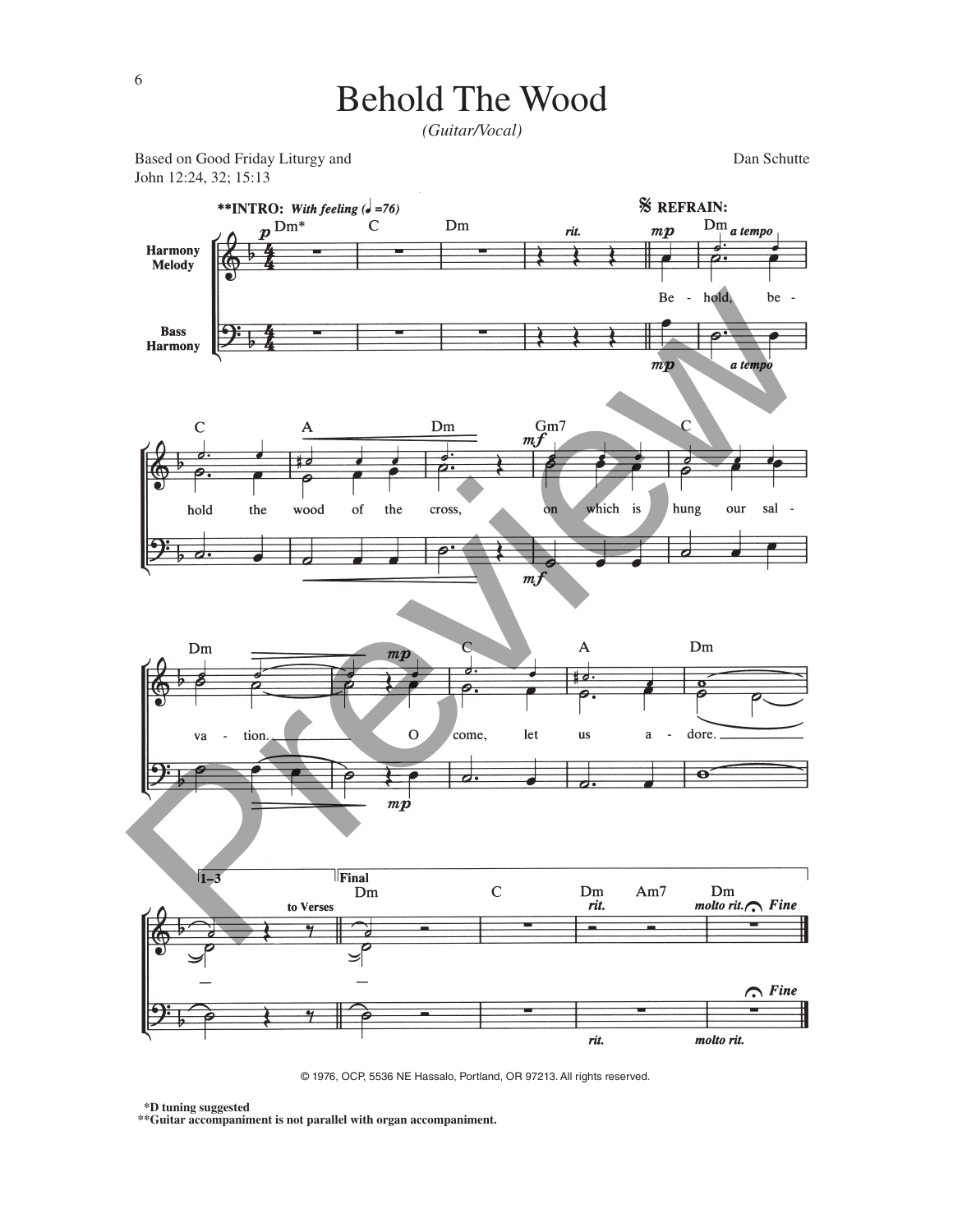

## Guitar Chord Charts

| Dm  | Gm7 | Gm6/Bb       | A7sus4 |
|-----|-----|--------------|--------|
| 000 | F3  | $\circ$<br>ο | o      |
|     |     |              |        |
|     |     |              |        |